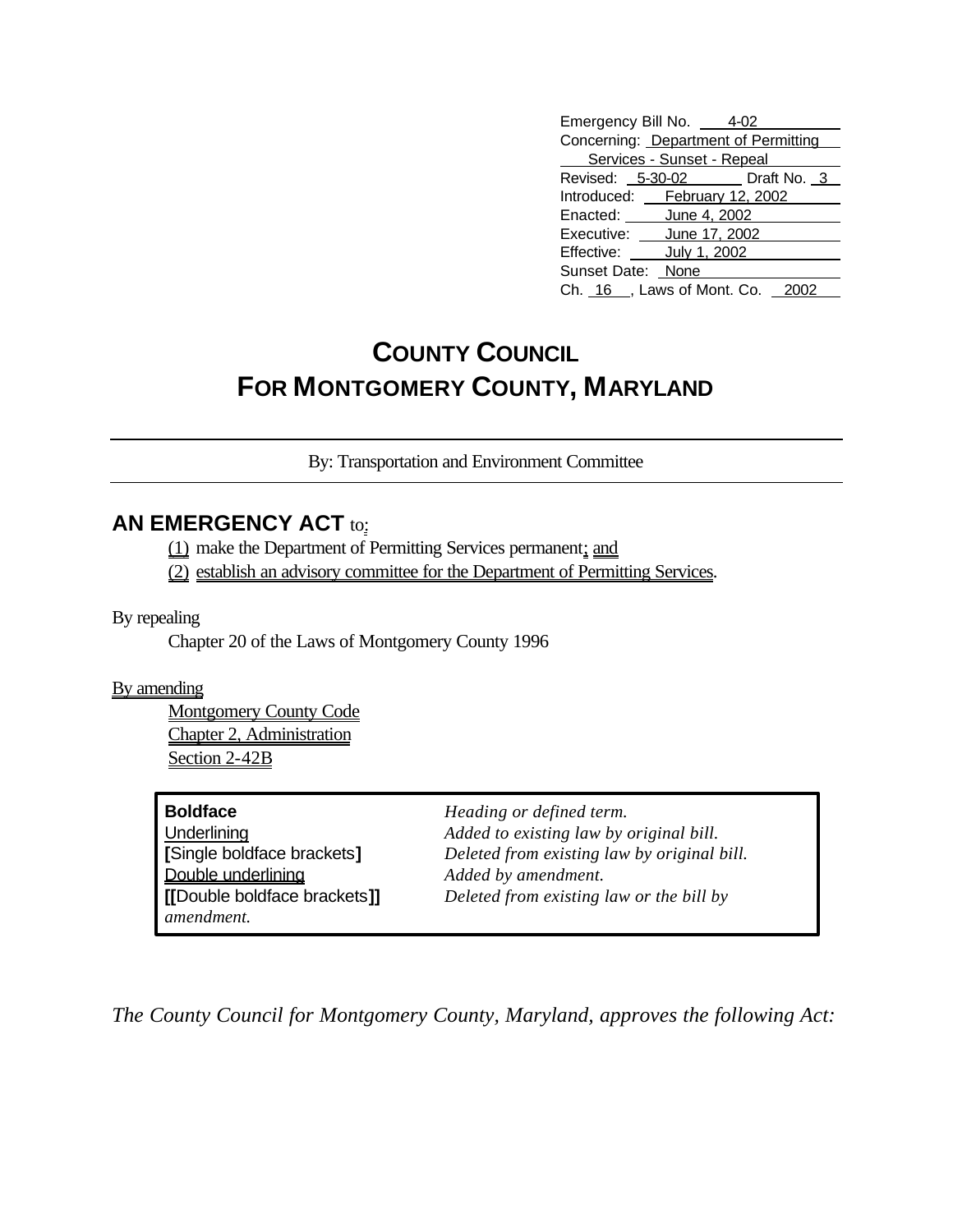| $\mathbf{1}$   | Sec. 1. Section 2-42B is amended as follows:      |        |     |                                                                                     |
|----------------|---------------------------------------------------|--------|-----|-------------------------------------------------------------------------------------|
| $\overline{2}$ | $2 - 42B$ .                                       |        |     | <b>Functions; Advisory Committee.</b>                                               |
| 3              | (a)                                               |        |     | <b><i>Functions</i></b> . The Department of Permitting Services is responsible for: |
| 4              |                                                   | (1)    |     | reviewing building plans and specifications, building permits,                      |
| 5              |                                                   |        |     | occupancy permits, and licensing facilities for compliance with                     |
| 6              |                                                   |        |     | fire prevention law. In exercising these functions, the Director                    |
| 7              |                                                   |        |     | must consult with the Director of Fire and Rescue Services in all                   |
| 8              |                                                   |        |     | matters involving the interpretation, application, or revision of                   |
| 9              |                                                   |        |     | fire prevention laws and codes.                                                     |
| 10             |                                                   | (2)    |     | code enforcement, inspection, and licenses (except where those                      |
| 11             |                                                   |        |     | functions are assigned by law to another department or agency),                     |
| 12             |                                                   |        |     | including:                                                                          |
| 13             |                                                   |        | (A) | administering, interpreting, and enforcing the zoning                               |
| 14             |                                                   |        |     | [[ordinance]] <u>law</u> and other land use <u>laws and</u> regulations             |
| 15             |                                                   |        |     | [[adopted by the District Council under state law]];                                |
| 16             |                                                   |        | (B) | administering, interpreting, and enforcing construction                             |
| 17             |                                                   |        |     | codes, and laws and regulations governing sediment                                  |
| 18             |                                                   |        |     | control, stormwater management, floodplain management,                              |
| 19             |                                                   |        |     | special protection areas, and pond and excavation safety;                           |
| 20             |                                                   |        | (C) | issuing building, electrical stormwater discharge, and on-                          |
| 21             |                                                   |        |     | site water supply and sewage disposal permits;                                      |
| 22             |                                                   |        | (D) | administering and enforcing agricultural preservation and                           |
| 23             |                                                   |        |     | historic resources laws and regulations.                                            |
| 24             | $\underline{\underline{\left(\mathbf{b}\right)}}$ |        |     | <b>Advisory Committee.</b>                                                          |
| 25             |                                                   | $\Box$ |     | <u>The County Executive must appoint, subject to confirmation by</u>                |
| 26             |                                                   |        |     | the Council, an Advisory Committee for the Department. The                          |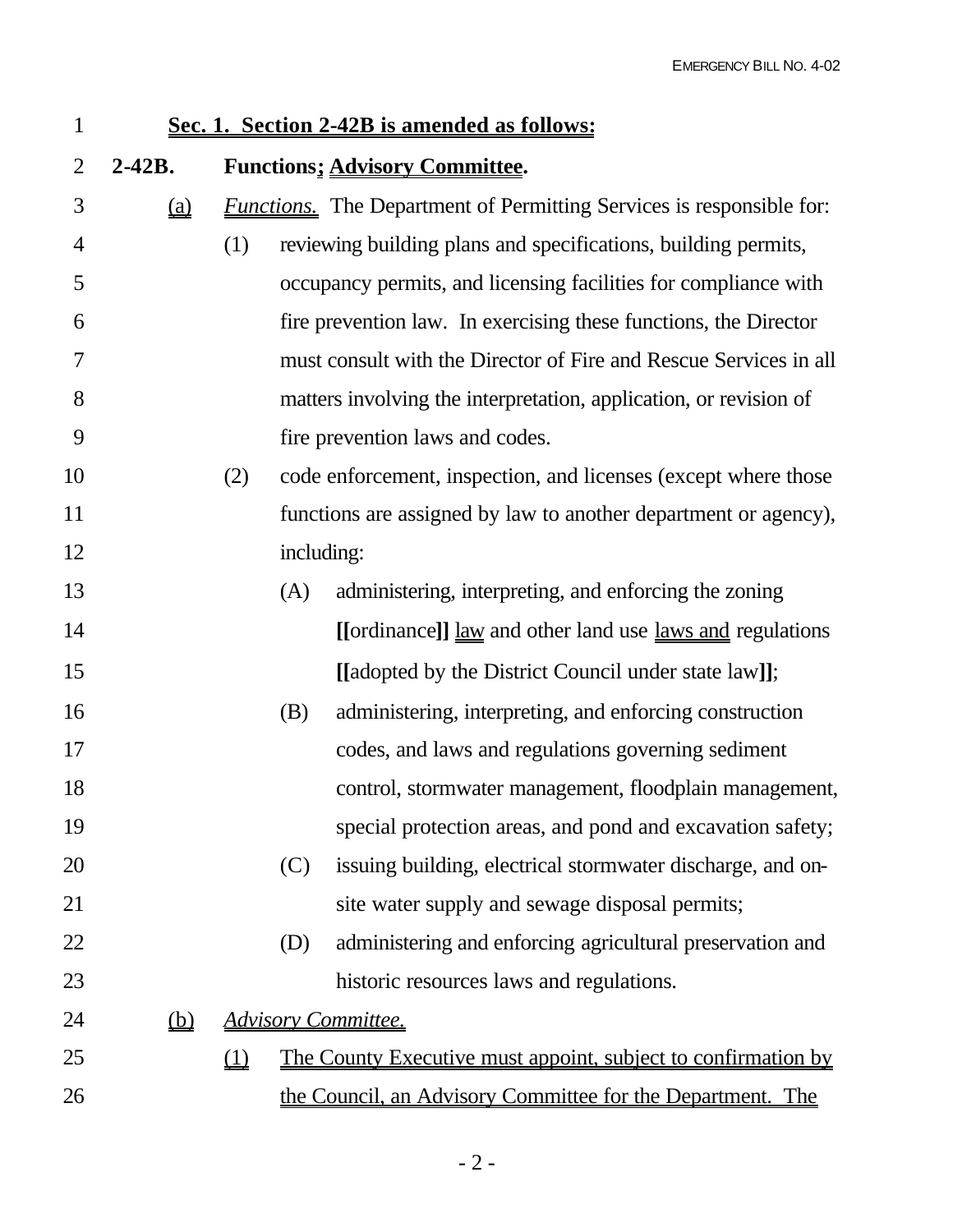| 27 |                               | Committee consists of 11 voting members and 6 ex-officio, |                                                                         |
|----|-------------------------------|-----------------------------------------------------------|-------------------------------------------------------------------------|
| 28 |                               | non-voting members. Each voting member must be appointed  |                                                                         |
| 29 |                               |                                                           | <u>for a 3-year term and serves until a successor is confirmed. The</u> |
| 30 |                               |                                                           | <u>Executive must from time to time designate one voting member</u>     |
| 31 |                               |                                                           | <u>as chair and one as vice-chair.</u>                                  |
| 32 | (2)                           |                                                           | Of the 11 voting members:                                               |
| 33 |                               | <u>(A)</u>                                                | <u>5 must be members of the regional service center</u>                 |
| 34 |                               |                                                           | advisory boards, with one member from each center's                     |
| 35 |                               |                                                           | <u>board;</u>                                                           |
| 36 |                               | <u>(B)</u>                                                | 2 must be active members of civic organizations in the                  |
| 37 |                               |                                                           | County;                                                                 |
| 38 |                               | $\circ$                                                   | <u>2 must be active members of environmental organizations</u>          |
| 39 |                               |                                                           | in the County; and                                                      |
| 40 |                               | (D)                                                       | 2 must be active in land development or related                         |
| 41 |                               |                                                           | professions.                                                            |
| 42 | $\underline{\textcircled{3}}$ |                                                           | The ex-officio, non-voting members must be nominated                    |
| 43 |                               |                                                           | respectively by the Director of Environmental Protection, the           |
| 44 |                               |                                                           | Director of Housing and Community Affairs, the Director of              |
| 45 |                               |                                                           | Public Works and Transportation, the Fire Administrator, the            |
| 46 |                               |                                                           | <u>Planning Board, and the Washington Suburban Sanitary</u>             |
| 47 |                               |                                                           | <u>Commission.</u>                                                      |
| 48 | $\underline{4}$               |                                                           | <u>The Committee must advise the Department on the performance</u>      |
| 49 |                               |                                                           | of its functions and recommend to the Director, the Executive,          |
| 50 |                               |                                                           | and the Council any steps necessary to improve the                      |
| 51 |                               |                                                           | <u>Department's performance. The Committee must meet at the</u>         |
| 52 |                               |                                                           | call of the chair as often as required to perform its duties, but at    |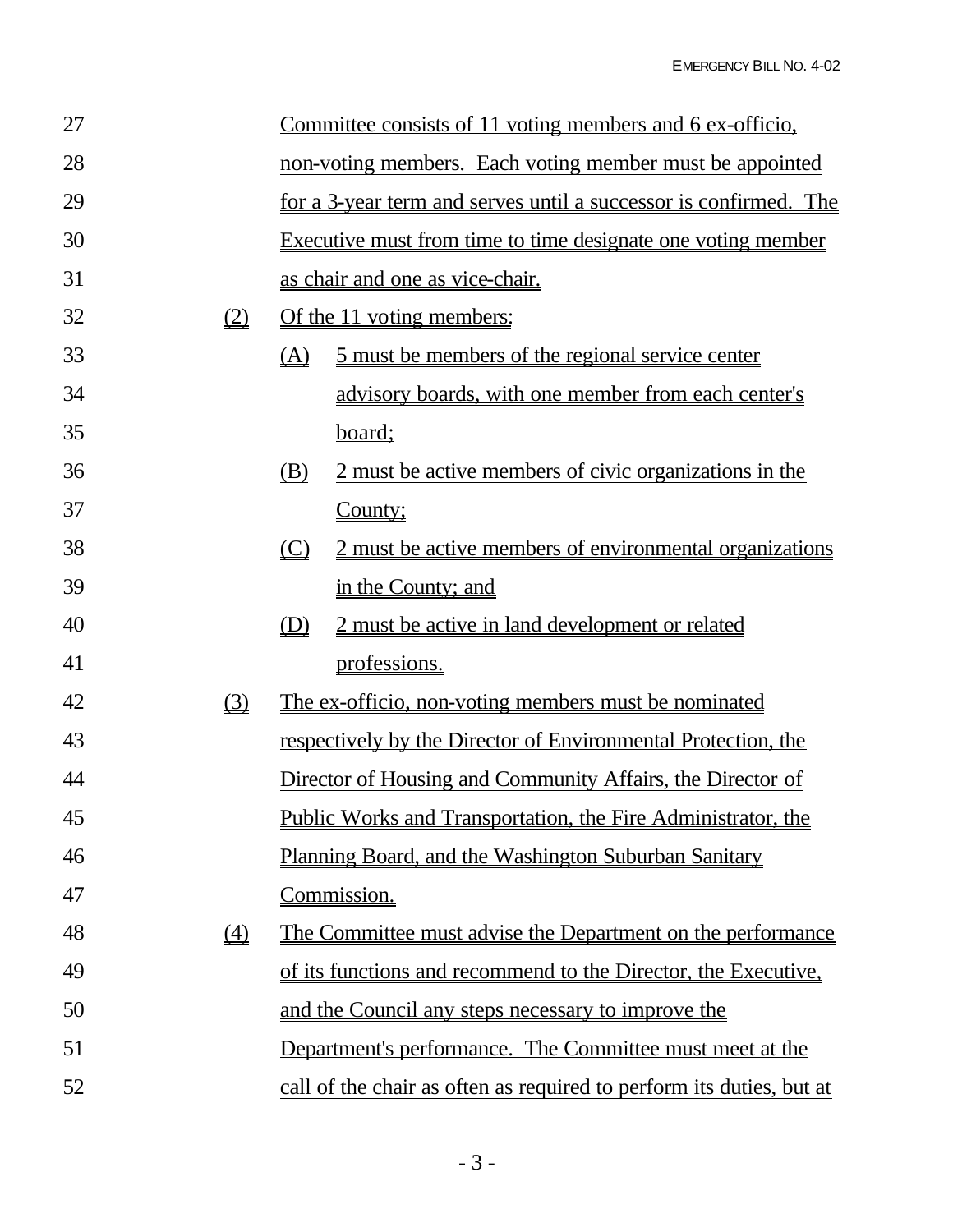| 53 |                                                                                    | <u>least 4 times a year. Section 2-148(c) does not apply to ex-</u>              |               |  |  |  |
|----|------------------------------------------------------------------------------------|----------------------------------------------------------------------------------|---------------|--|--|--|
| 54 |                                                                                    | officio members. The Director must assign staff as the                           |               |  |  |  |
| 55 |                                                                                    | Committee needs to perform its duties.                                           |               |  |  |  |
| 56 |                                                                                    | Sec [[1]] 2. Section 5 of Chapter 20, Laws of Montgomery County                  |               |  |  |  |
| 57 |                                                                                    | 1996, is repealed as follows:                                                    |               |  |  |  |
| 58 |                                                                                    | <b>[Sec. 5. Sunset.</b> On July 1, 2002, any function transferred by this Act to |               |  |  |  |
| 59 | the Department of Permitting Services reverts to the Department which administered |                                                                                  |               |  |  |  |
| 60 |                                                                                    | that function before this Act took effect.]                                      |               |  |  |  |
| 61 |                                                                                    | Sec. [[2]] 3. Emergency Effective Date.                                          |               |  |  |  |
| 62 |                                                                                    | The Council declares that an emergency exists and that this legislation is       |               |  |  |  |
| 63 | necessary for the immediate protection of the public health and safety. This act   |                                                                                  |               |  |  |  |
| 64 |                                                                                    | takes effect on July 1, 2002.                                                    |               |  |  |  |
| 65 |                                                                                    | Sec. 4. Initial terms of Advisory Committee members.                             |               |  |  |  |
| 66 |                                                                                    | Of the voting members initially appointed to the Advisory Committee created      |               |  |  |  |
| 67 |                                                                                    | by Section 2-42B, as amended by Section 1 of this Act:                           |               |  |  |  |
| 68 |                                                                                    | 3 must be appointed to 1-year terms;                                             |               |  |  |  |
| 69 | $\underline{\underline{\left(\mathbf{b}\right)}}$                                  | <u>4 must be appointed to 2-year terms; and</u>                                  |               |  |  |  |
| 70 | $\Omega$                                                                           | <u>4 must be appointed to 3-year terms.</u>                                      |               |  |  |  |
| 71 | Approved:                                                                          |                                                                                  |               |  |  |  |
|    |                                                                                    |                                                                                  |               |  |  |  |
| 72 | /S/                                                                                |                                                                                  | June 4, 2002  |  |  |  |
|    |                                                                                    | Steven A. Silverman, President, County Council                                   | Date          |  |  |  |
| 73 | Approved:                                                                          |                                                                                  |               |  |  |  |
| 74 | /S/                                                                                |                                                                                  | June 17, 2002 |  |  |  |
|    |                                                                                    | Douglas M. Duncan, County Executive                                              | Date          |  |  |  |